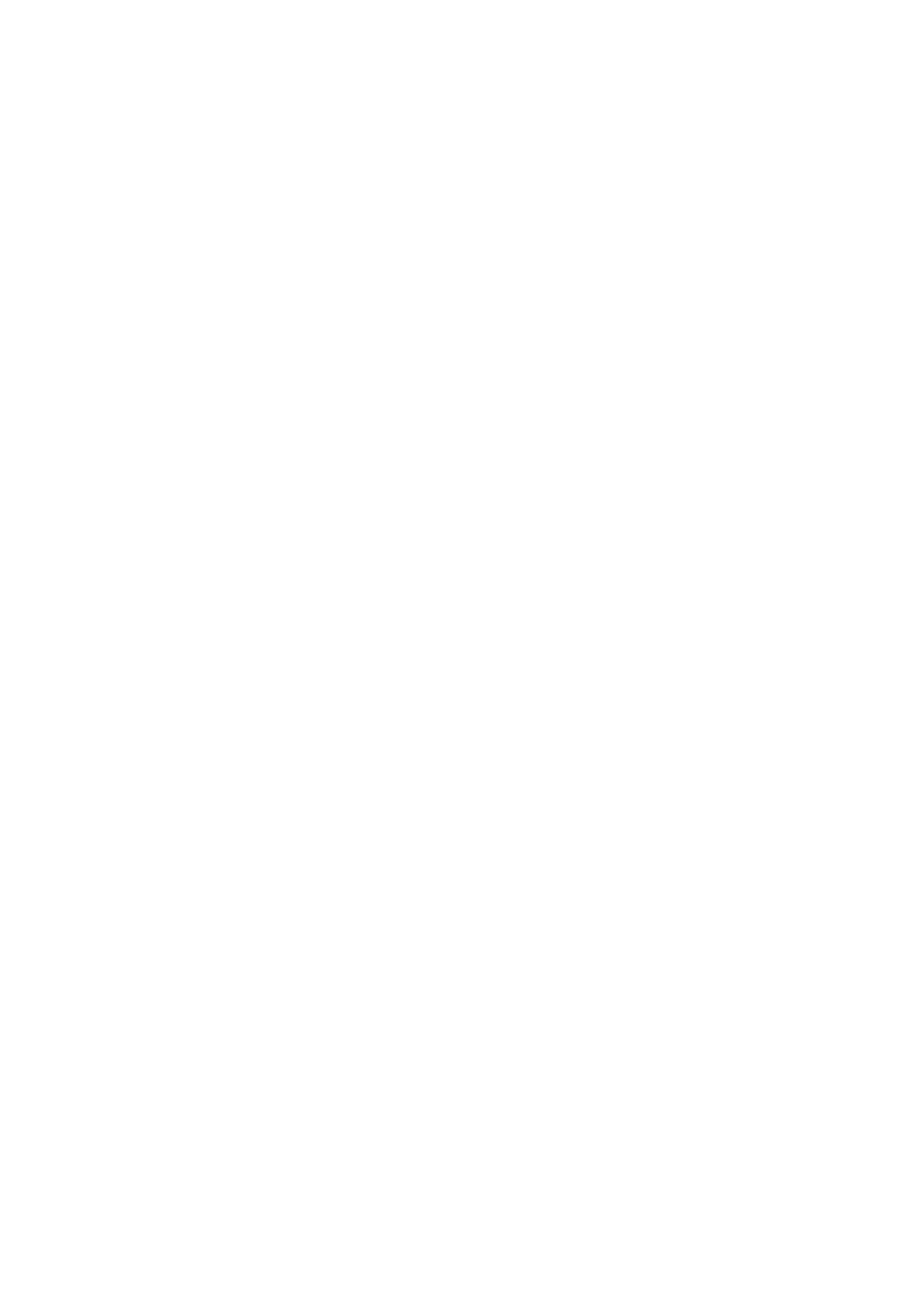# <span id="page-2-0"></span>Contents

|                                                        | 1              |
|--------------------------------------------------------|----------------|
|                                                        | $\mathbf 1$    |
|                                                        | $\mathbf{1}$   |
|                                                        | 1              |
|                                                        | 1              |
|                                                        | $\mathbf 1$    |
|                                                        | $\mathbf{1}$   |
|                                                        | $\mathbf 1$    |
|                                                        | 1              |
|                                                        | 2              |
|                                                        | $\overline{2}$ |
|                                                        | 2              |
|                                                        | 2              |
|                                                        | 2              |
|                                                        | 2              |
|                                                        | $\overline{2}$ |
|                                                        |                |
| T: Faddeev equation and resonance electrocouplings 2   |                |
|                                                        | 3              |
|                                                        | 3              |
|                                                        | 3              |
| E: 1st CLAS12 results on inclusive electron scattering | 3              |
|                                                        | З              |
|                                                        | 3              |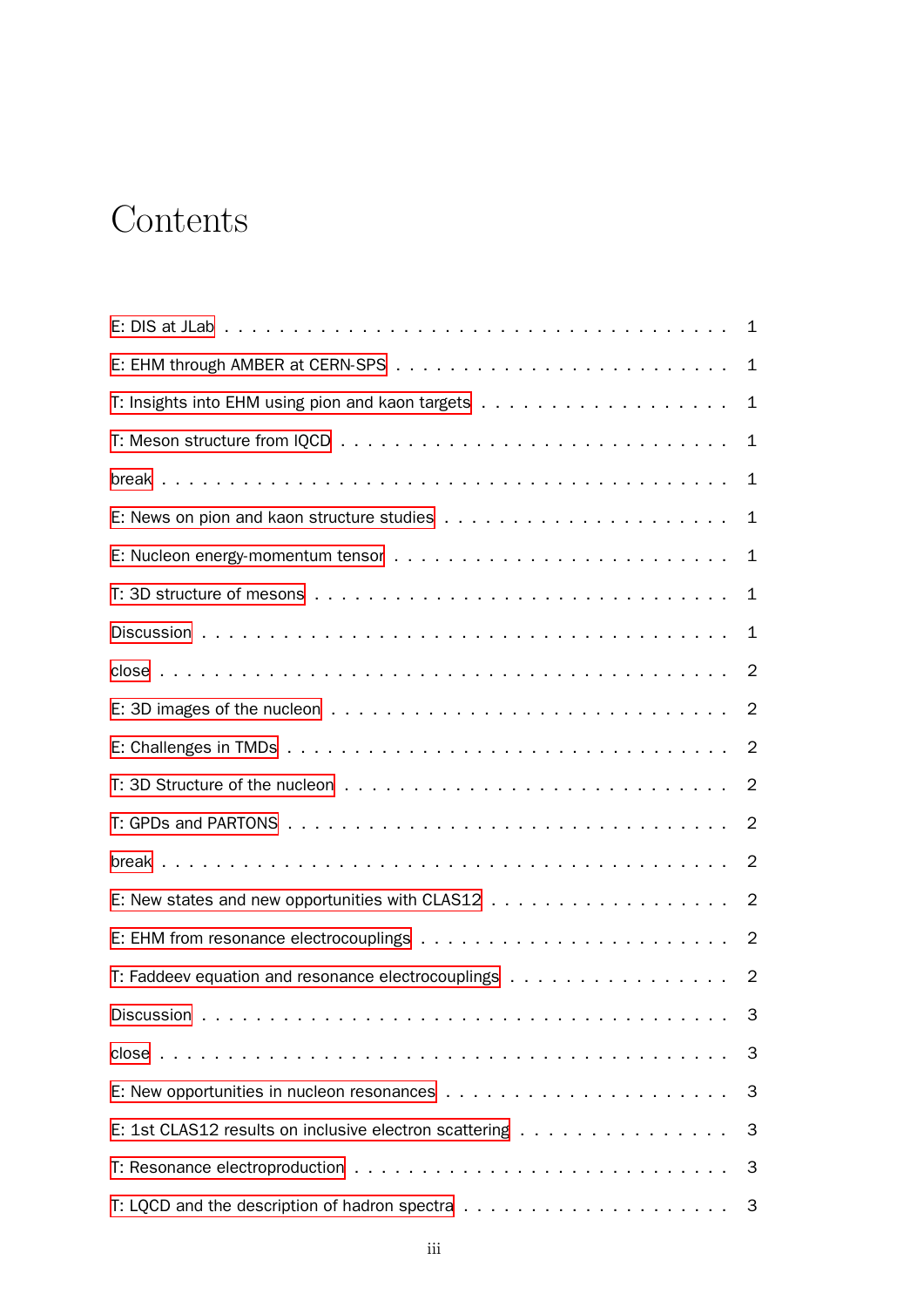|                                                                        | 3 |
|------------------------------------------------------------------------|---|
| T: Analysis of inclusive electron scattering in the resonance region 3 |   |
| T: Hadron radii from precise, low-Q2 e-scattering data 4               |   |
|                                                                        |   |
|                                                                        |   |
|                                                                        |   |
|                                                                        |   |
|                                                                        |   |
|                                                                        |   |
|                                                                        |   |
|                                                                        |   |
|                                                                        |   |
|                                                                        |   |
|                                                                        |   |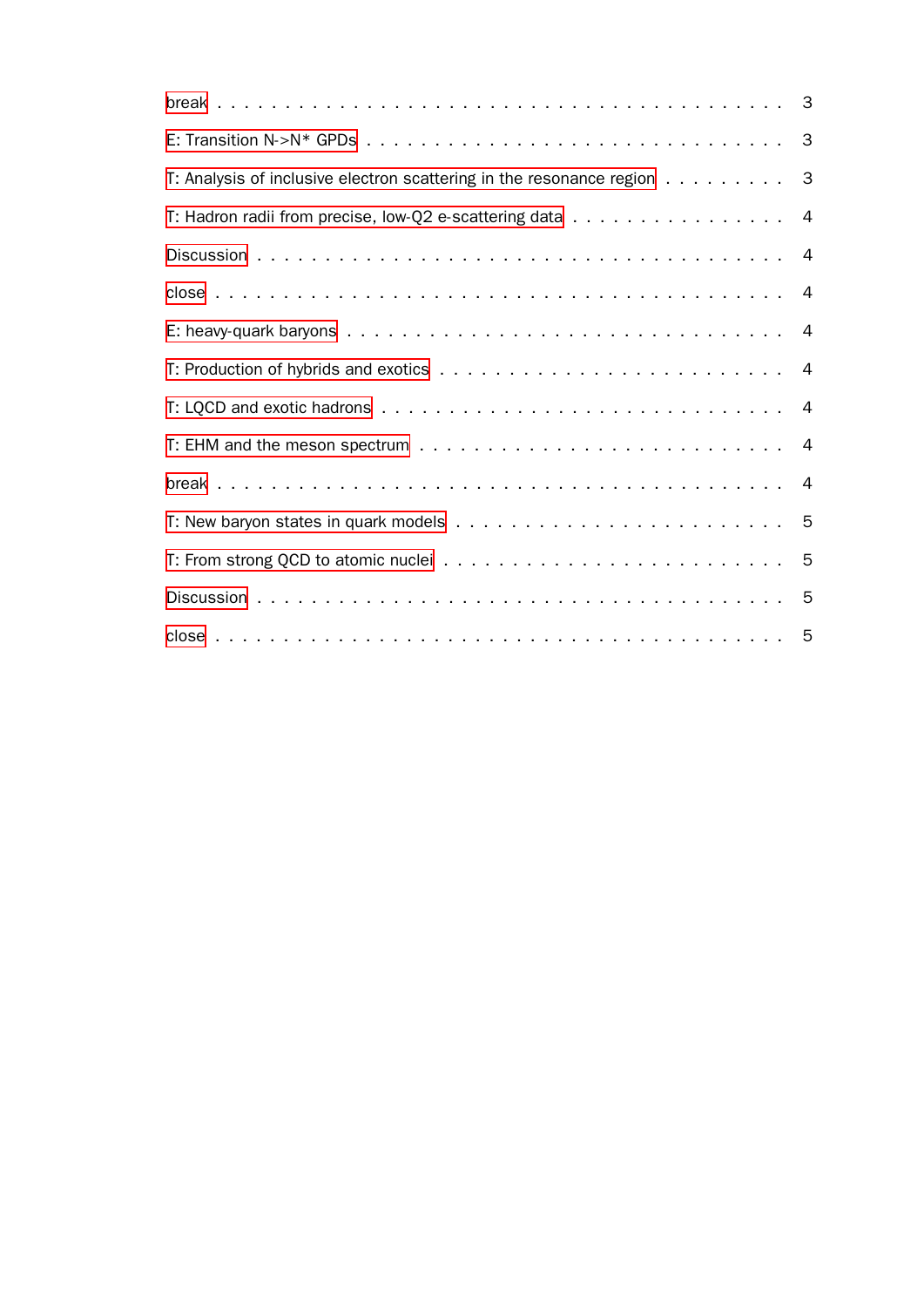#### 0

# E: DIS at JLab

#### 1

# E: EHM through AMBER at CERN-SPS

#### 2

# T: Insights into EHM using pion and kaon targets Corresponding Author(s): cdroberts@nju.edu.cn

#### 3

# T: Meson structure from lQCD

Corresponding Author(s): hwlin@pa.msu.edu

#### 4

break

#### 5

E: News on pion and kaon structure studies

6

E: Nucleon energy-momentum tensor

#### 7

T: 3D structure of mesons

#### 8

**Discussion**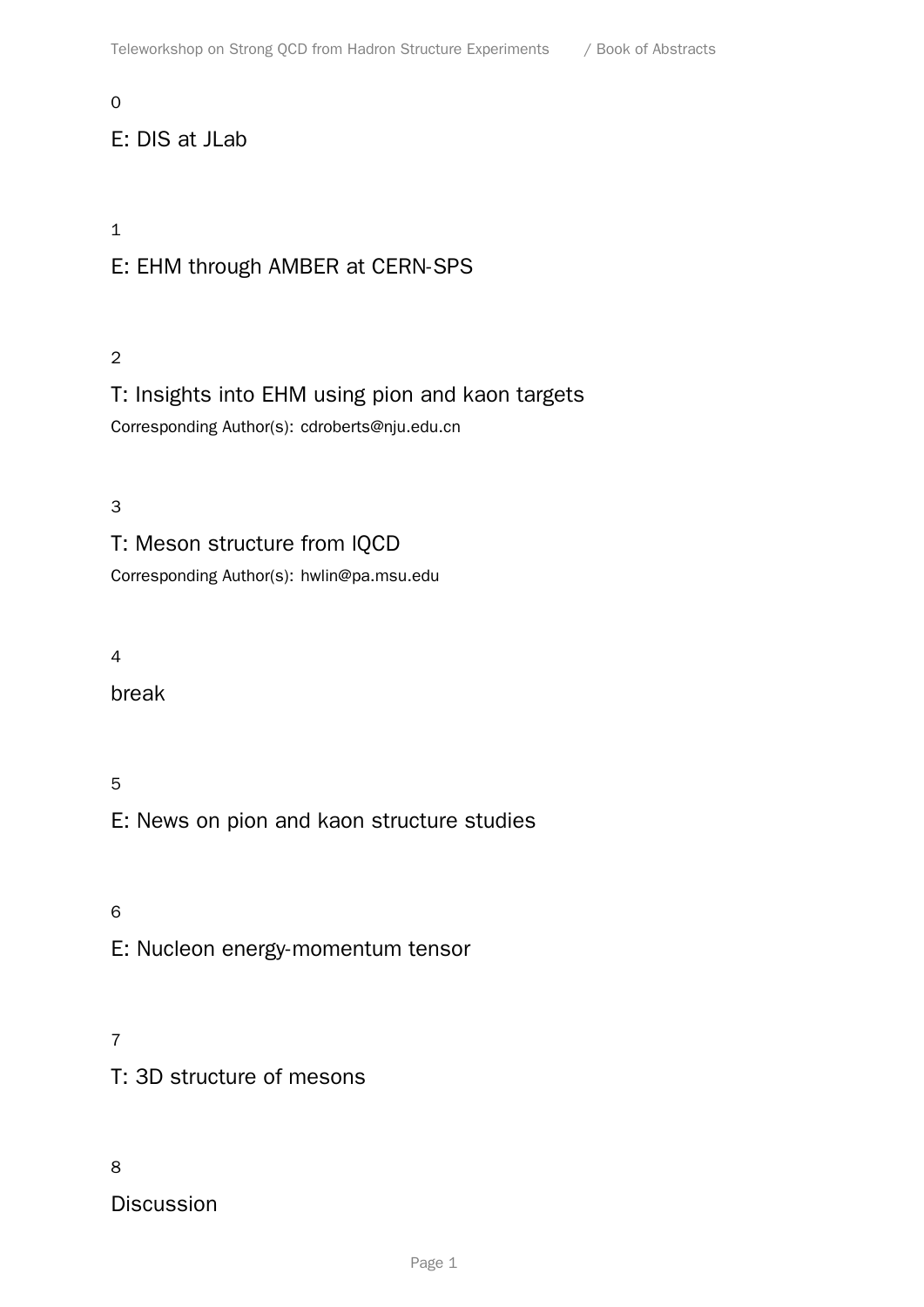#### 9

#### close

10

- E: 3D images of the nucleon
- 11
- E: Challenges in TMDs

#### 12

T: 3D Structure of the nucleon Corresponding Author(s): hyzhao@sjtu.edu.cn

#### 13

- T: GPDs and PARTONS
- 14

break

15

- E: New states and new opportunities with CLAS12
- 16

E: EHM from resonance electrocouplings

- 17
- T: Faddeev equation and resonance electrocouplings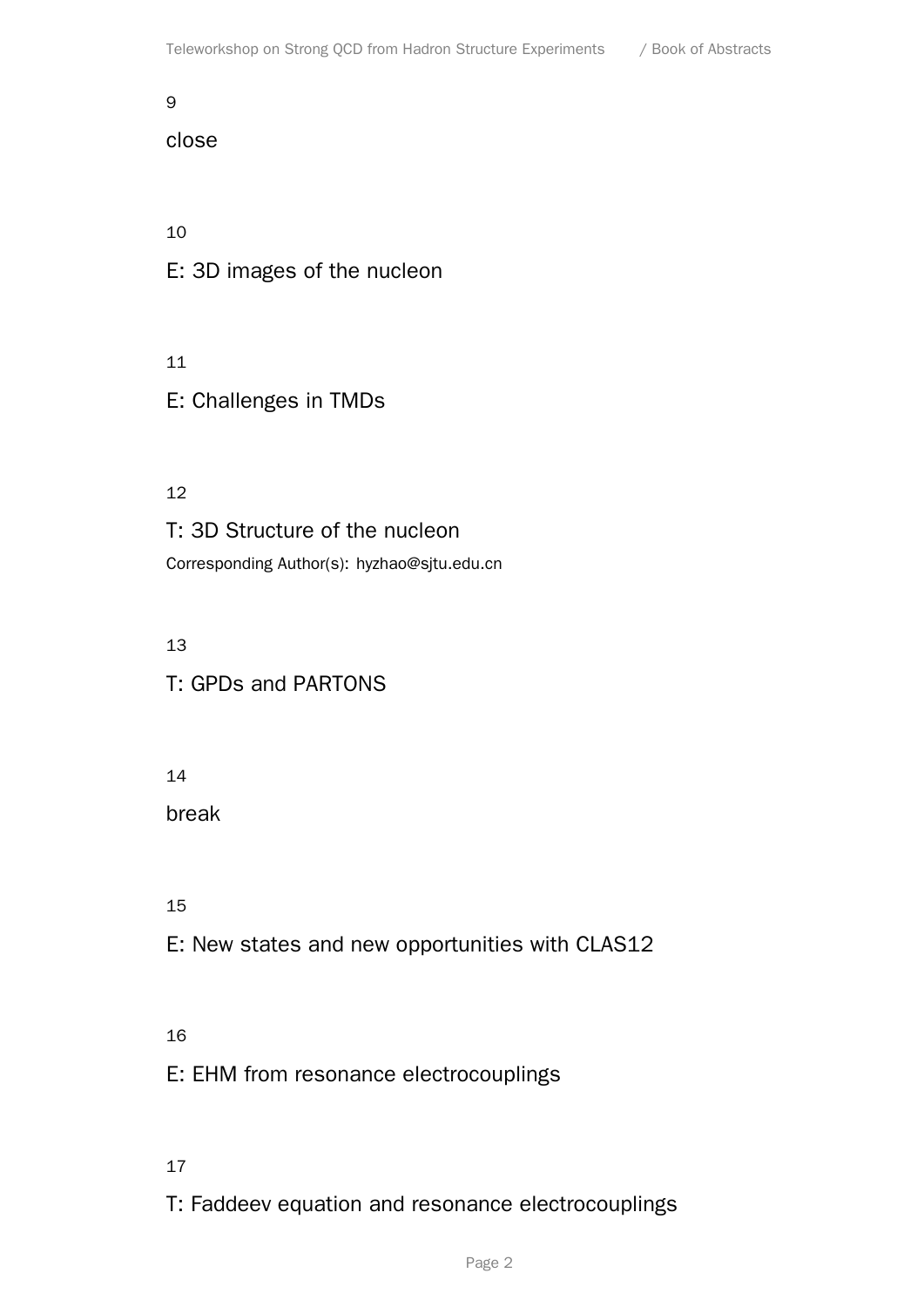Corresponding Author(s): jsegovia@upo.es

18

Discussion

19

close

20

E: New opportunities in nucleon resonances

#### 21

E: 1st CLAS12 results on inclusive electron scattering

22

T: Resonance electroproduction

23

T: LQCD and the description of hadron spectra

24

break

25

E: Transition N->N\* GPDs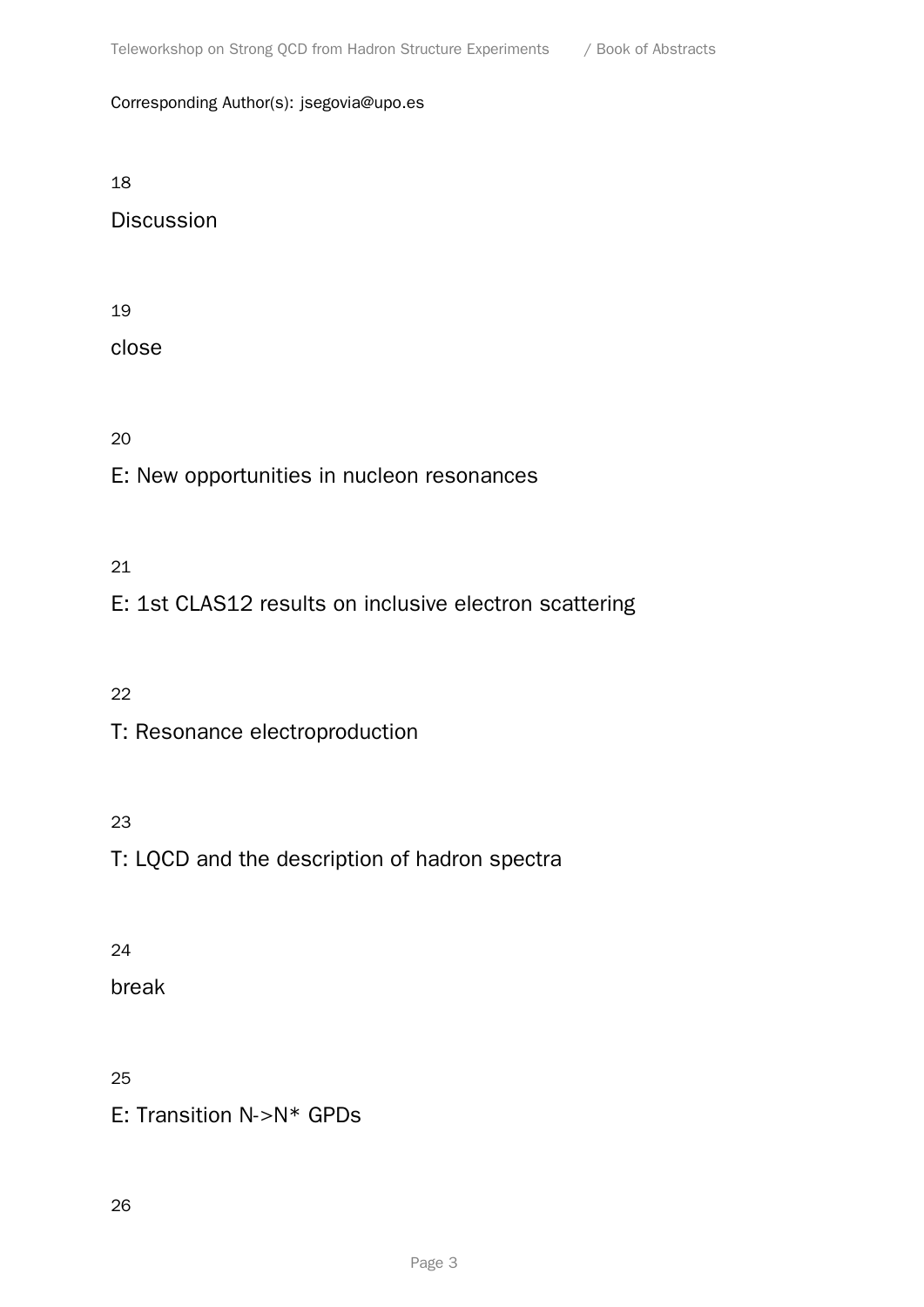### T: Analysis of inclusive electron scattering in the resonance region

27

# T: Hadron radii from precise, low-Q2 e-scattering data

28 **Discussion** 29

close

30

E: heavy-quark baryons

#### 31

T: Production of hybrids and exotics

32

T: LQCD and exotic hadrons

#### 33

T: EHM and the meson spectrum Corresponding Author(s): sqin@cqu.edu.cn

34

break